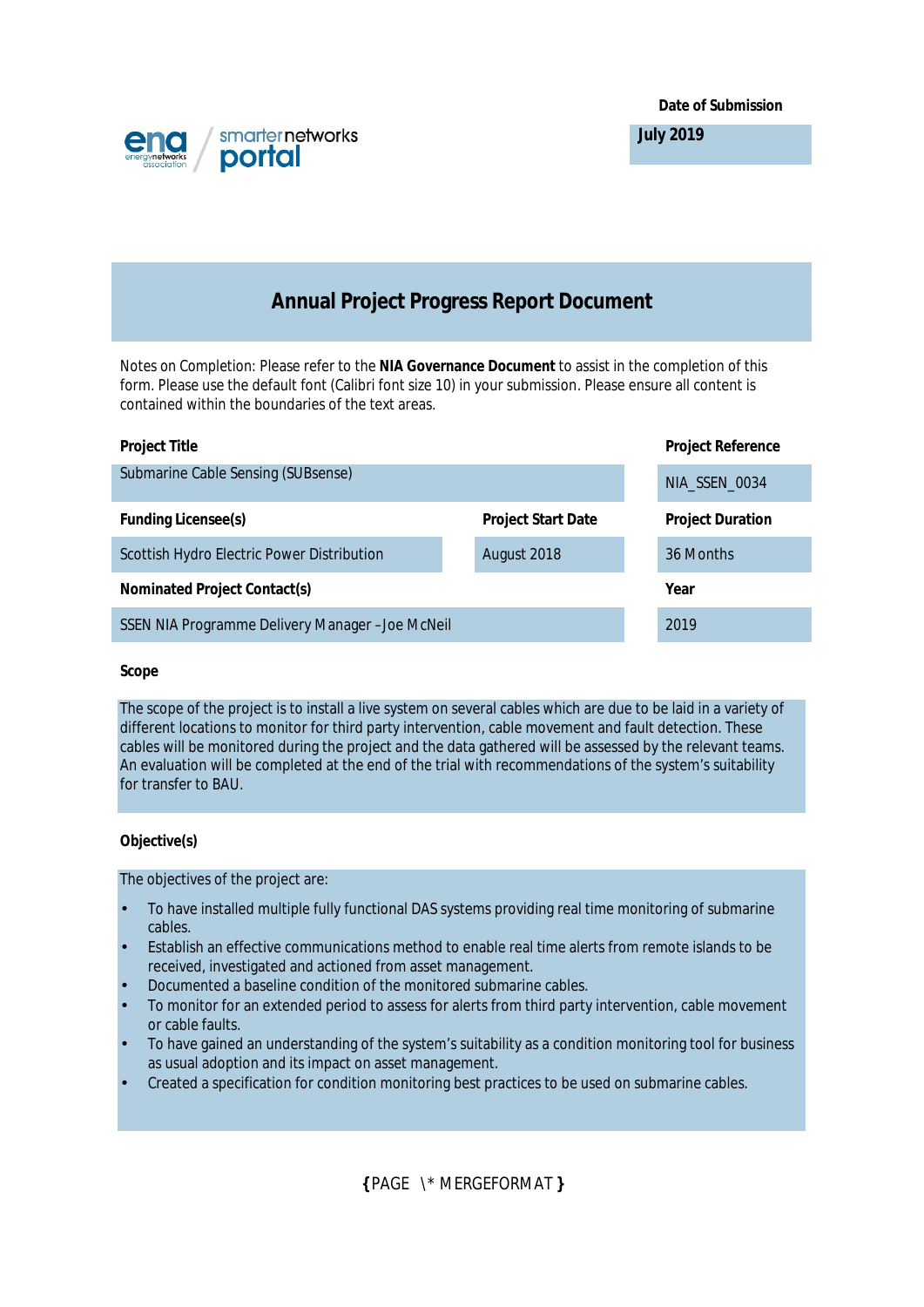### **Success Criteria**

The project will be deemed as successful if all of the items in the scope are met and the TRL level is increased to TRL 9; or if the project clearly shows that this methodology is not suitable for full scale deployment.

## **Performance Compared to the Original Project Aims, Objectives and Success Criteria**

Since the project start, the DAS systems have been procured and received. As these systems are on a long lead-time it has taken substantial time to receive the systems. Fibre cabling has been installed at one of the selected test sites, to extend the submarine cable fibre from the shore end to the substation, where the DAS equipment will be deployed. Works are continuing to develop the systems integration and communications network before the DAS systems are deployed at the remote sites.

Below is a summary of the progress thus far:

• **To have installed multiple fully functional DAS systems providing real time monitoring of submarine cables.**

Works are progressing to complete two installations of DAS systems in 2019. Fibre cables have been laid where required. Testing of the fibres, systems integration and communications are ongoing. Once this is completed the DAS systems will be deployed on the first two sites.

- **Establish an effective communications method to enable real time alerts from remote islands to be received, investigated and actioned from asset management.** A communications methodology has been established and will be tested prior to installation at remote sites. Post installation, the robustness of the communications infrastructure will be monitored and adjustments, such as changes to the supplied satellite communications bandwidth package, will be made to maximise value. The satellite communications costs represent a large percentage of the ongoing monitoring costs; therefore significant cost savings can be made by selecting the most appropriate bandwidth package.
- **Document a baseline condition of the monitored submarine cables.** This will be completed upon installation of the DAS system on the submarine cable. It cannot be completed at this time.
- **To monitor for an extended period to assess for alerts from third party intervention, cable movement or cable faults.**

This will be completed upon installation of the DAS system on the submarine cable. It cannot be completed at this time.

- **To have gained an understanding of the system's suitability as a condition monitoring tool for business as usual adoption and its impact on asset management.** This will be completed upon installation of the DAS system on the submarine cable. It cannot be completed at this time.
- **Create a specification for condition monitoring best practices to be used on submarine cables.** This will be completed after the effectiveness of DAS for condition monitoring has been established. It cannot be completed at this time.

Details of how the Project is investigating/solving the issue described in the NIA Project Registration Proforma. Details of how the Project is performing/performed relative to its aims, objectives and success criteria.

**{** PAGE \\* MERGEFORMAT **}**